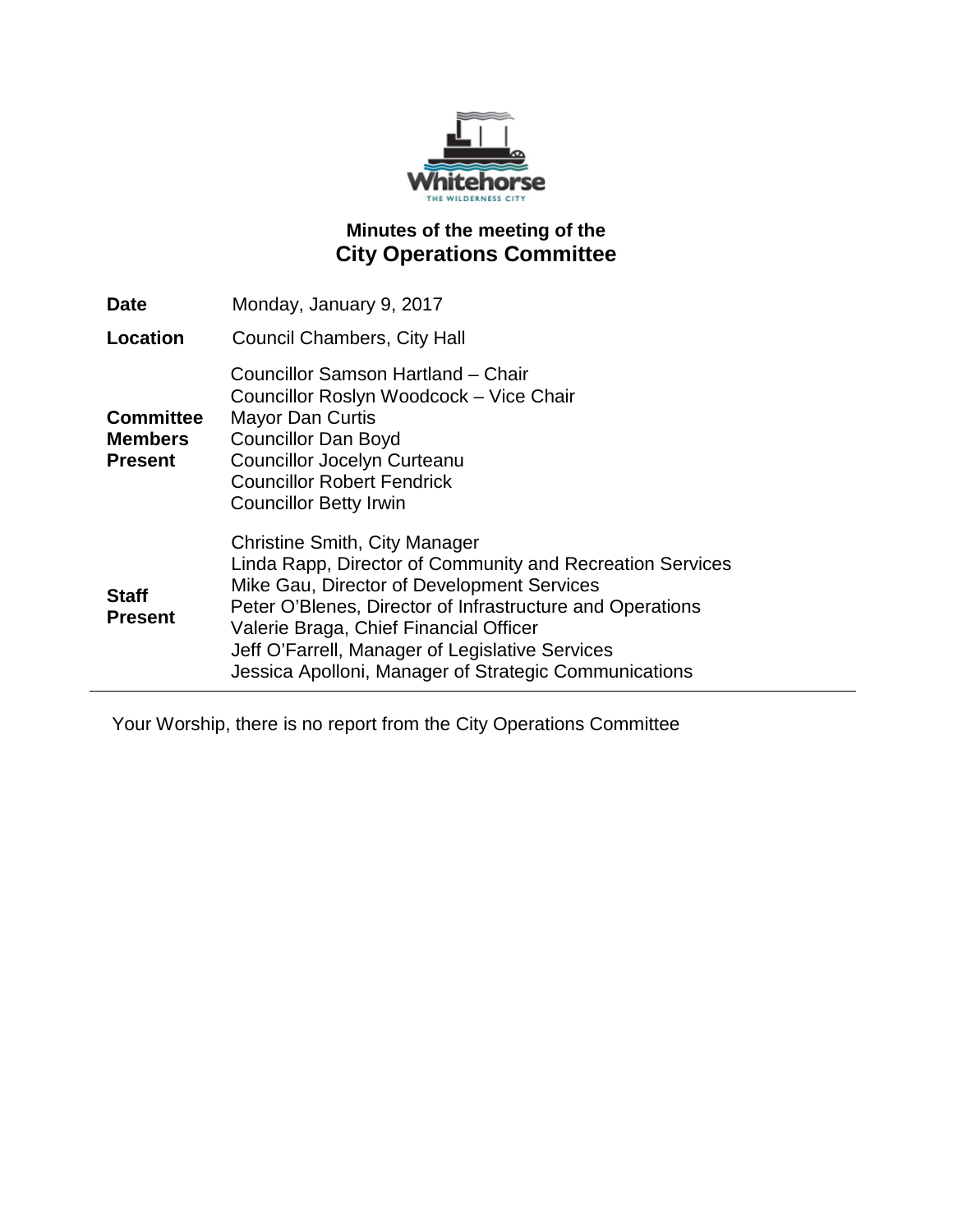

## **Minutes of the meeting of the Community Services Committee**

| <b>Date</b>                                          | Monday, January 9, 2017                                                                                                                                                                                                                                                                                                                                            |
|------------------------------------------------------|--------------------------------------------------------------------------------------------------------------------------------------------------------------------------------------------------------------------------------------------------------------------------------------------------------------------------------------------------------------------|
| <b>Location</b>                                      | Council Chambers, City Hall                                                                                                                                                                                                                                                                                                                                        |
| <b>Committee</b><br><b>Members</b><br><b>Present</b> | Councillor Fendrick – Chair<br>Councillor Samson Hartland - Vice-Chair<br><b>Mayor Dan Curtis</b><br><b>Councillor Dan Boyd</b><br><b>Councillor Jocelyn Curteanu</b><br><b>Councillor Betty Irwin</b><br><b>Councillor Roslyn Woodcock</b>                                                                                                                        |
| <b>Staff</b><br><b>Present</b>                       | <b>Christine Smith, City Manager</b><br>Linda Rapp, Director of Community and Recreation Services<br>Mike Gau, Director of Development Services<br>Peter O'Blenes, Director of Infrastructure and Operations<br>Valerie Braga, Chief Financial Officer<br>Jeff O'Farrell, Manager of Legislative Services<br>Jessica Apolloni, Manager of Strategic Communications |

Your Worship, there is no report from the Community Services Committee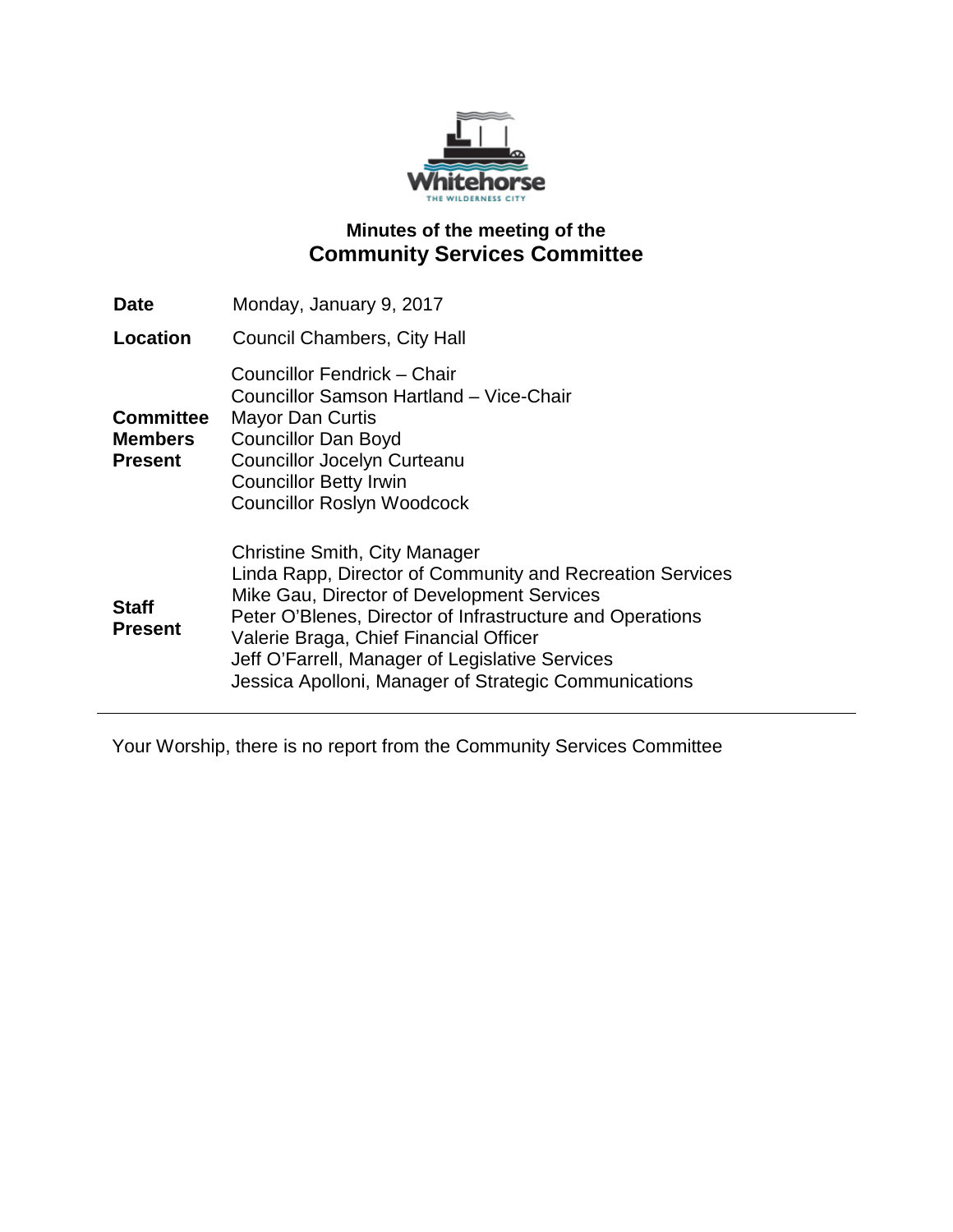

### **Minutes of the meeting of the Public Health and Safety Committee**

| Date                                                 | Monday, January 9, 2017                                                                                                                                                                                                                                                                                                                                                                               |
|------------------------------------------------------|-------------------------------------------------------------------------------------------------------------------------------------------------------------------------------------------------------------------------------------------------------------------------------------------------------------------------------------------------------------------------------------------------------|
| Location                                             | <b>Council Chambers, City Hall</b>                                                                                                                                                                                                                                                                                                                                                                    |
| <b>Committee</b><br><b>Members</b><br><b>Present</b> | Councillor Dan Boyd - Chair<br>Councillor Jocelyn Curteanu - Vice Chair<br><b>Mayor Dan Curtis</b><br><b>Councillor Robert Fendrick</b><br><b>Councillor Samson Hartland</b><br><b>Councillor Betty Irwin</b><br><b>Councillor Roslyn Woodcock</b>                                                                                                                                                    |
| <b>Staff</b><br><b>Present</b>                       | Christine Smith, City Manager<br>Linda Rapp, Director of Community and Recreation Services<br>Mike Gau, Director of Development Services<br>Peter O'Blenes, Director of Infrastructure and Operations<br>Valerie Braga, Chief Financial Officer<br>Jeff O'Farrell, Manager of Legislative Services<br>Jessica Apolloni, Manager of Strategic Communications<br>Dave Pruden, Manager of Bylaw Services |

Your Worship, there is no report from the Public Health and Safety Committee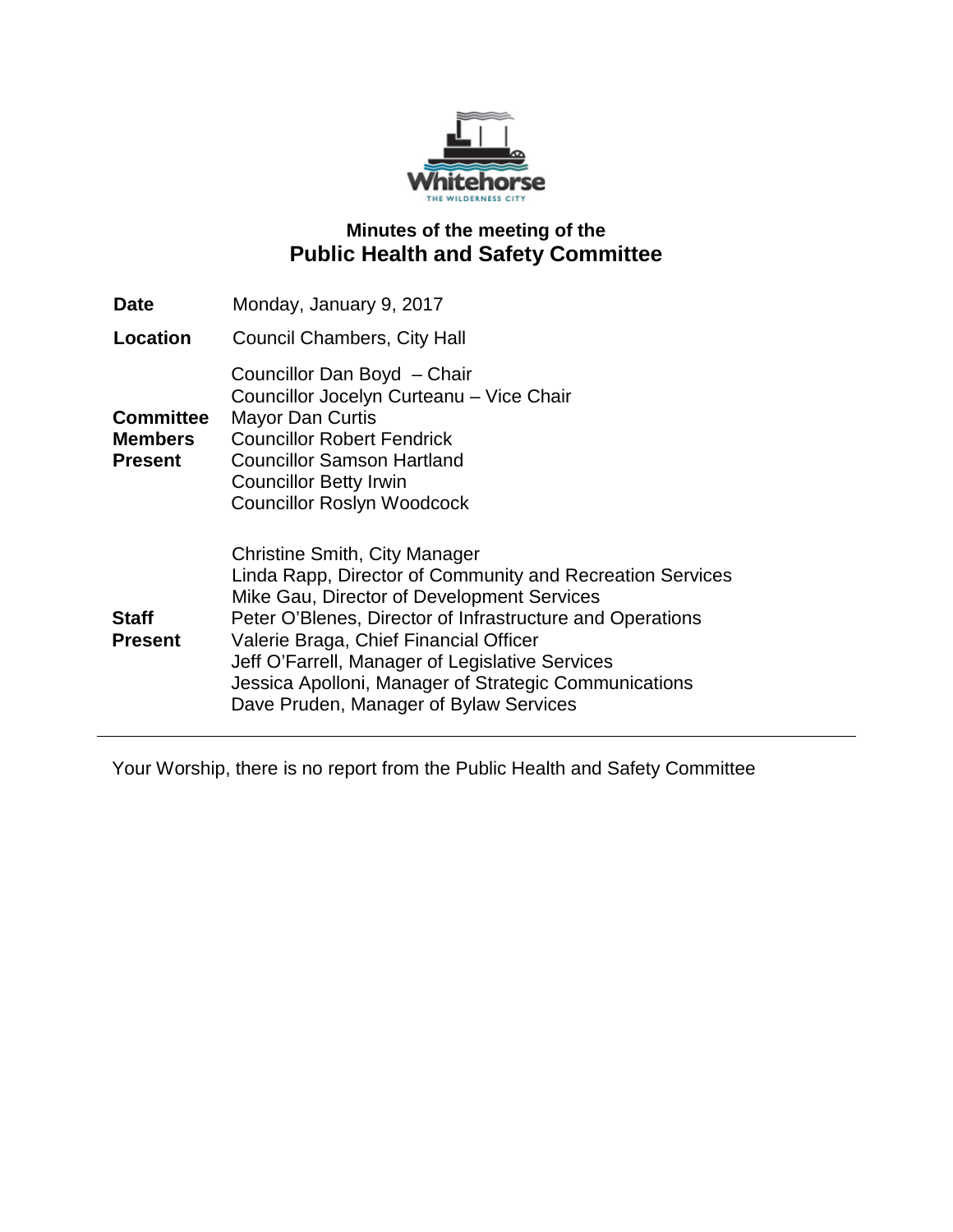

# **Minutes of the meeting of the Development Services Committee**

| <b>Date</b>                                          | Monday, January 9, 2017                                                                                                                                                                                                                                                                                                                                     |
|------------------------------------------------------|-------------------------------------------------------------------------------------------------------------------------------------------------------------------------------------------------------------------------------------------------------------------------------------------------------------------------------------------------------------|
| Location                                             | Council Chambers, City Hall                                                                                                                                                                                                                                                                                                                                 |
| <b>Committee</b><br><b>Members</b><br><b>Present</b> | Councillor Jocelyn Curteanu - Chair<br>Councillor Betty Irwin - Vice Chair<br><b>Mayor Dan Curtis</b><br><b>Councillor Dan Boyd</b><br><b>Councillor Robert Fendrick</b><br><b>Councillor Samson Hartland</b><br><b>Councillor Roslyn Woodcock</b>                                                                                                          |
| <b>Staff</b><br><b>Present</b>                       | Christine Smith, City Manager<br>Linda Rapp, Director of Community and Recreation Services<br>Mike Gau, Director of Development Services<br>Peter O'Blenes, Director of Infrastructure and Operations<br>Valerie Braga, Chief Financial Officer<br>Jeff O'Farrell, Manager of Legislative Services<br>Jessica Apolloni, Manager of Strategic Communications |

Your Worship, there is no report from the Development Services Committee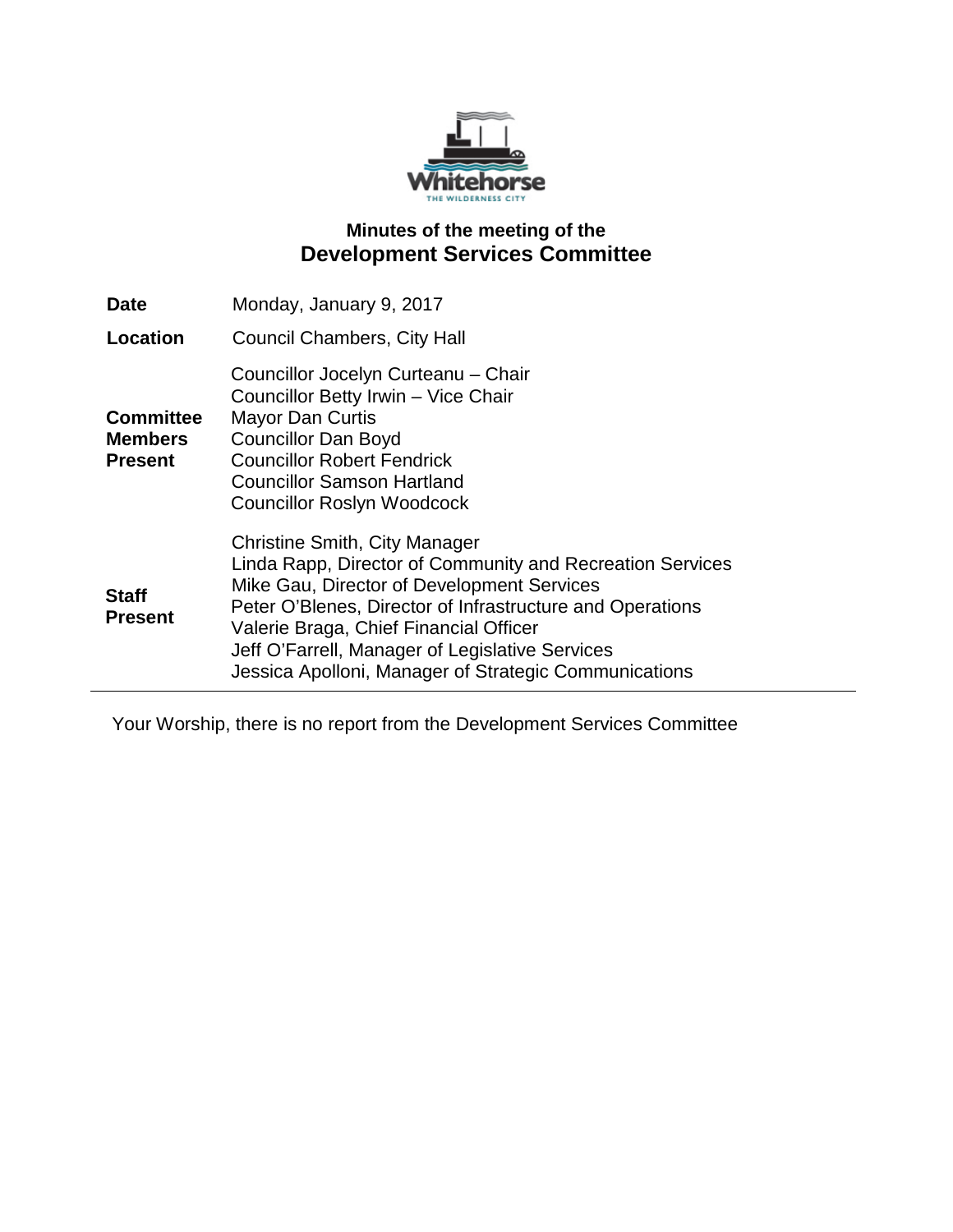

## **Minutes of the meeting of the Corporate Services Committee**

| Date                                                 | Monday, January 9, 2017                                                                                                                                                                                                                                                                                                                                            |
|------------------------------------------------------|--------------------------------------------------------------------------------------------------------------------------------------------------------------------------------------------------------------------------------------------------------------------------------------------------------------------------------------------------------------------|
| Location                                             | <b>Council Chambers, City Hall</b>                                                                                                                                                                                                                                                                                                                                 |
| <b>Committee</b><br><b>Members</b><br><b>Present</b> | Councillor Roslyn Woodcock - Chair<br>Councillor Dan Boyd - Vice Chair<br><b>Mayor Dan Curtis</b><br><b>Councillor Jocelyn Curteanu</b><br><b>Councillor Robert Fendrick</b><br><b>Councillor Samson Hartland</b><br><b>Councillor Betty Irwin</b>                                                                                                                 |
| <b>Staff</b><br><b>Present</b>                       | <b>Christine Smith, City Manager</b><br>Linda Rapp, Director of Community and Recreation Services<br>Mike Gau, Director of Development Services<br>Peter O'Blenes, Director of Infrastructure and Operations<br>Valerie Braga, Chief Financial Officer<br>Jeff O'Farrell, Manager of Legislative Services<br>Jessica Apolloni, Manager of Strategic Communications |

Your Worship, the Corporate Services Committee respectfully submits the following report:

### **1. Summary of Properties Subject to Tax Lien**

Each year the City is required to prepare a list of properties that have taxes outstanding from the previous year. The list requires the approval of council before being published in the local papers. Each property is levied an administrative fee and will be subject to further collection procedures if the account is not paid within 60 days. The tax lien list will be published in February and will be updated prior to publication to remove those properties whose outstanding taxes have been paid.

#### **Recommendation**

THAT the 2016 tax lien summary list be approved as presented, and that the Assistant City Clerk be authorized to affix the City Seal to authenticate the list.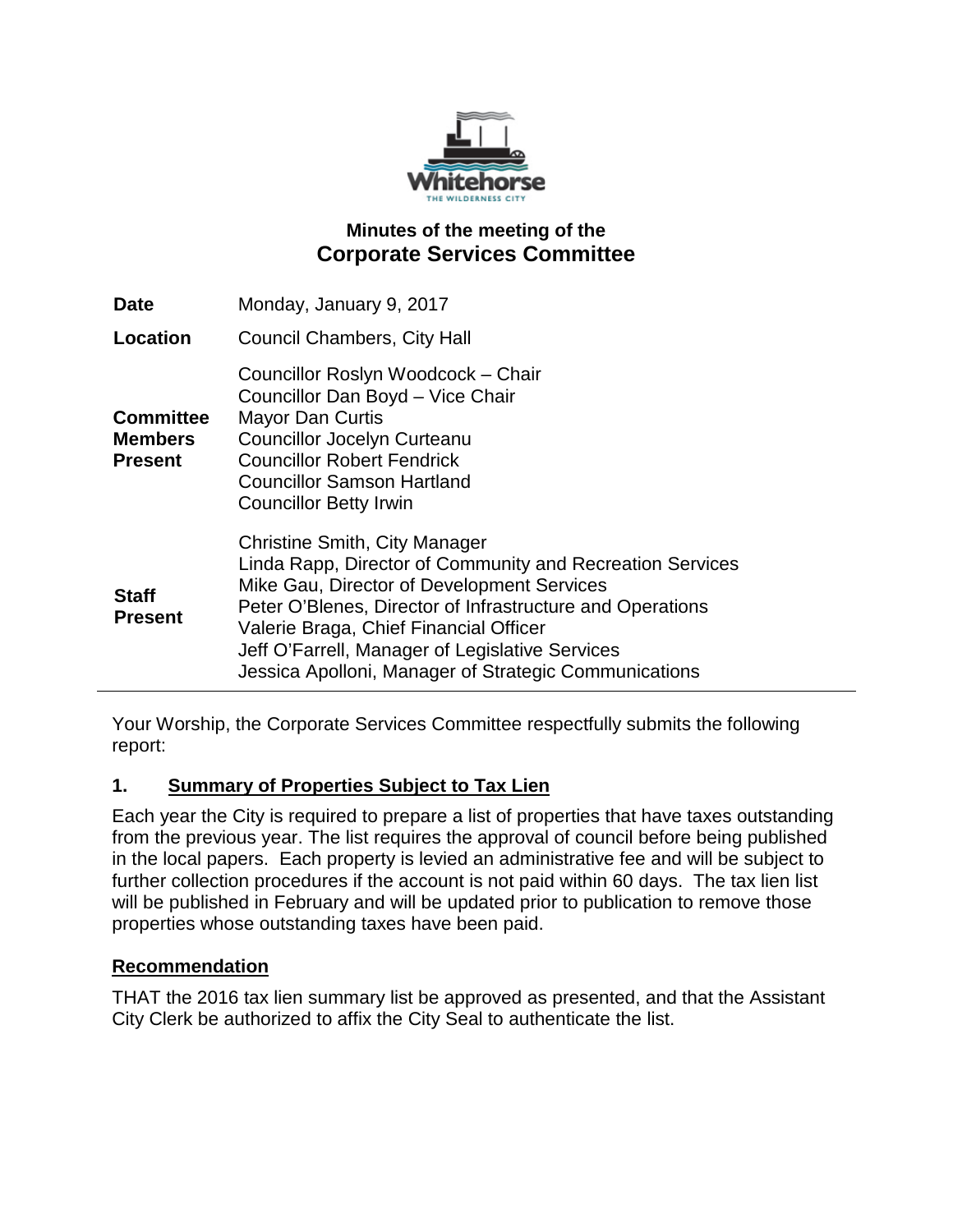#### **2. Write-off Uncollectible Accounts**

The City levies fees and charges for goods and services that, on occasion, cannot be collected for various reasons. In all cases in-house collection procedures have been exhausted and it has been determined that there is little chance of recovery. In certain circumstances, an account will remain with a collection agency or credit bureau for possible further action. If these accounts are not written off, they will remain as outstanding receivable items. Generally accepted accounting practices require that receivables that are no longer realizable assets be written off against existing allowances. A bylaw is required to write off such accounts.

#### **Recommendation**

THAT Bylaw 2017-04, a bylaw to authorize the write-off of uncollectible accounts, be brought forward for due consideration under the bylaw process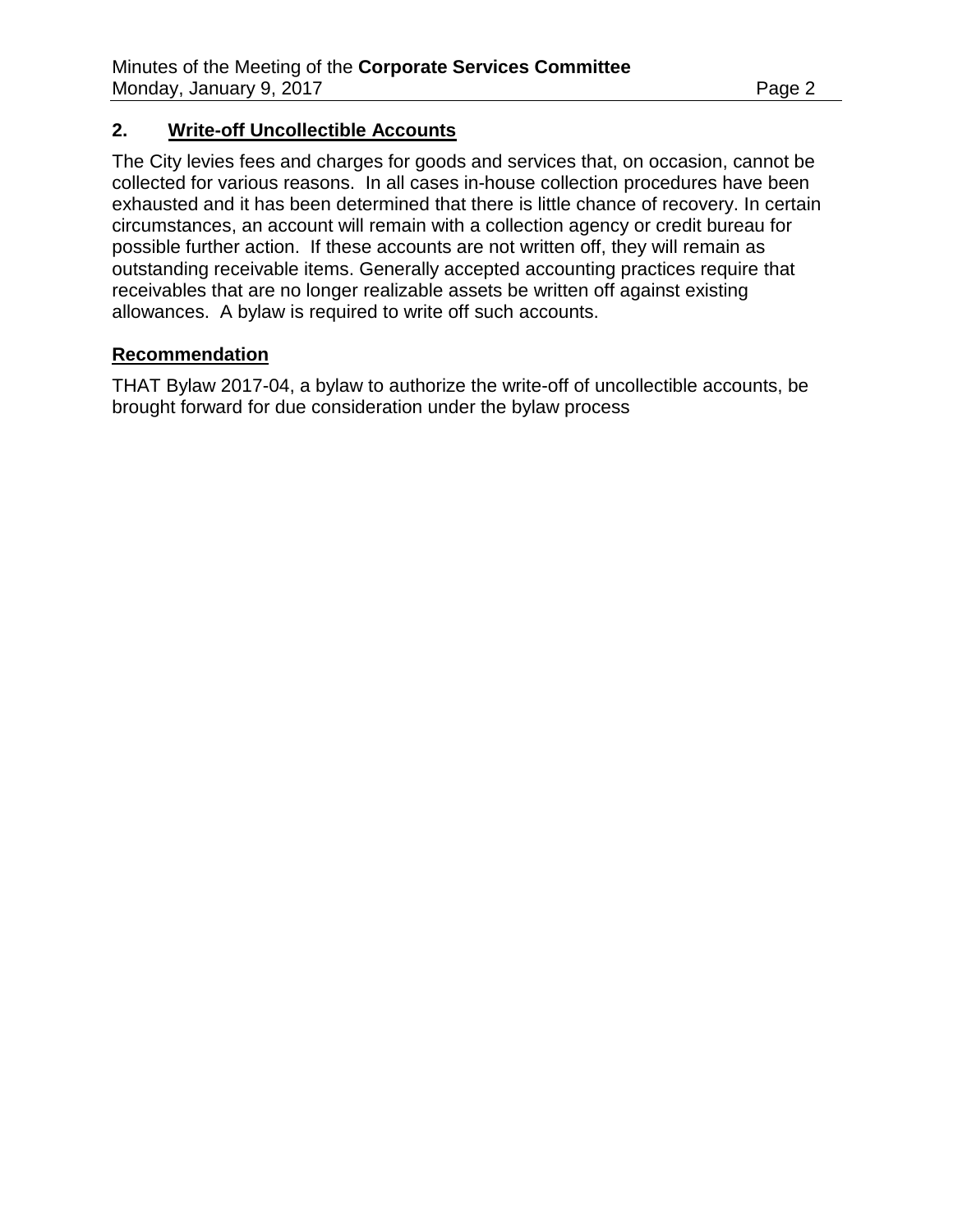

## **Minutes of the meeting of the City Planning Committee**

| <b>Date</b>                            | Monday, January 9, 2017                                                                                                                                                                                                                                                                                                                                                                                          |
|----------------------------------------|------------------------------------------------------------------------------------------------------------------------------------------------------------------------------------------------------------------------------------------------------------------------------------------------------------------------------------------------------------------------------------------------------------------|
| Location                               | <b>Council Chambers, City Hall</b>                                                                                                                                                                                                                                                                                                                                                                               |
| <b>Committee</b><br>Members<br>Present | Councillor Betty Irwin - Chair<br><b>Mayor Dan Curtis</b><br><b>Councillor Dan Boyd</b><br><b>Councillor Jocelyn Curteanu</b><br><b>Councillor Robert Fendrick</b><br><b>Councillor Samson Hartland</b><br><b>Councillor Roslyn Woodcock</b>                                                                                                                                                                     |
| Staff<br>Present                       | <b>Christine Smith, City Manager</b><br>Linda Rapp, Director of Community and Recreation Services<br>Mike Gau, Director of Development Services<br>Peter O'Blenes, Director of Infrastructure and Operations<br>Valerie Braga, Chief Financial Officer<br>Jeff O'Farrell, Manager of Legislative Services<br>Jessica Apolloni, Manager of Strategic Communications<br>Patrick Ross, Manager of Planning Services |

Your Worship, the City Planning Committee respectfully submits the following report:

### **1. Public Hearing Report – Zoning Amendment, 305 Hawkins Street**

The owner of the property at 305 Hawkins Street plans to develop a mixed-use affordable residential–commercial project and has applied for a zoning amendment to eliminate one of the required on-site parking spaces and remove the balconies from eight of the ten proposed residential units. The private amenity space would be replaced by a rooftop patio. The proposed development is supported by the Official Community Plan, and all proposed uses are permitted under the current zoning. Three people appeared to speak at the public hearing. Seven written submissions were received, four opposed to the bylaw and three supporting some aspects of the proposed development but expressing concerns or opposition to the zoning amendment.

Concerns raised during the public hearing process relate to potential impacts on parking and traffic, the lack of private amenity space for the majority of units, the nuisance that might result from the rooftop patio, and issues respecting building height, groundwater and drainage, and impacts on waste collection services. General concerns were also